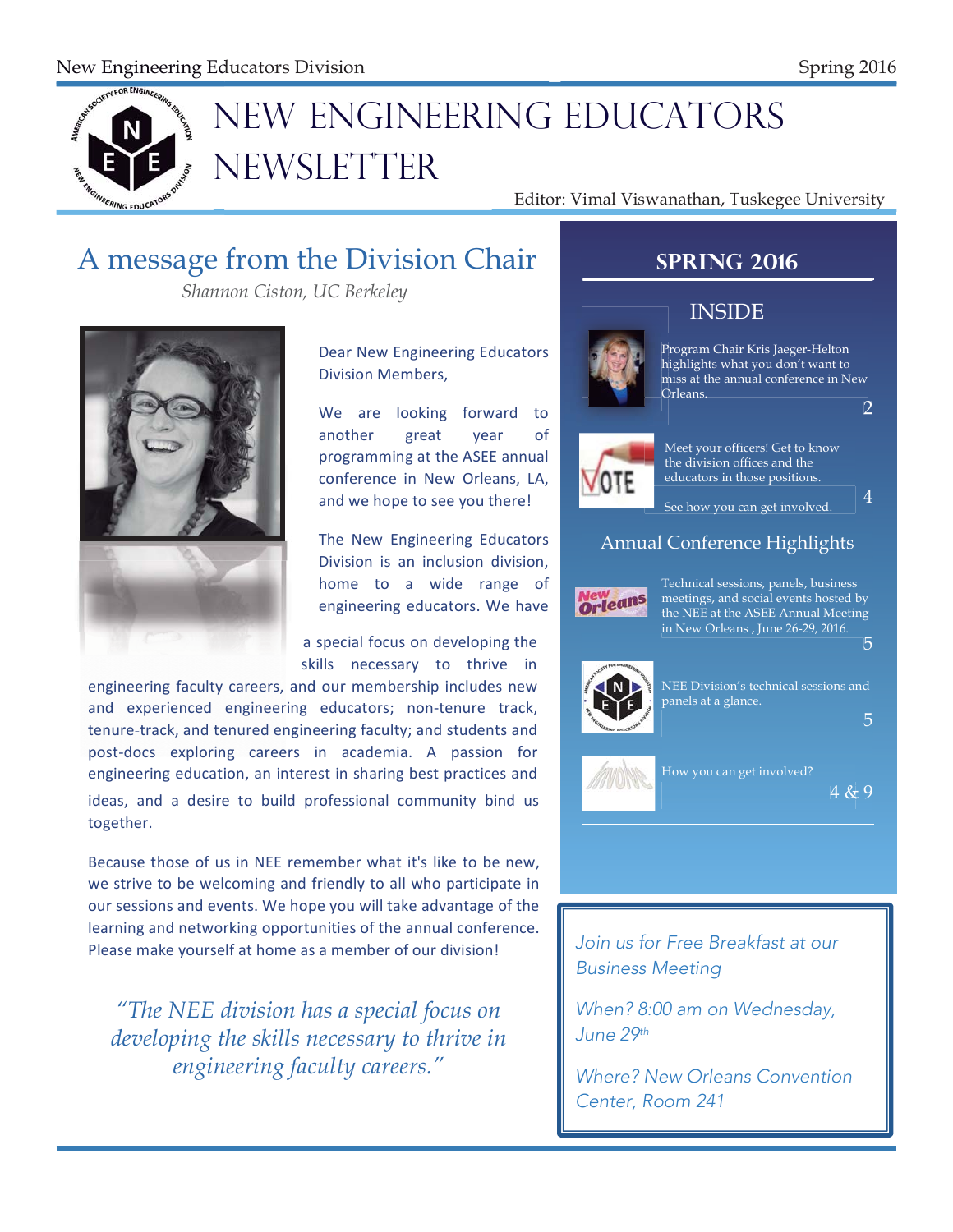# Highlights of the program in New Orleans

Welcome members and newcomers to the New Engineering Educators Division! We have a rich and rewarding program for this year's annual ASEE conference.

In NEE, we serve educators across all majors and interests and across all levels of experience. By leveraging the expertise and experience of practiced and successful faculty and administration as well as junior colleagues, we are able to inspire faculty and aspiring educators in all phases of their careers. While we have a diverse set of specialties, our primary focus areas are to (1) Help all of us in the classroom improve our teaching, particularly with new innovations and unique opportunities to enhance our courses beyond the content (2) Assist and support newer or transitioning faculty in forming, catalyzing, and/or redirecting their careers (3) Allow administrators and those in educational leadership to share their ideas, programs and perspectives with committed educators, program directors and ambitious change agents in engineering education, and also (4) Find, create, and/or establish ground for collaboration and mentorship among colleagues in the areas of research, scholarship, and professional development.



**Written by NEE Program** Chair, Kris Jaeger-Helton, Northeastern University

### "The main advantages of being affiliated with NEE are that we supplement and support any engineering major and all other divisions, and involve all levels of educators."

There are many ways to connect with us at NEE. If you're new to ASEE, then you'll want to attend the U557 "Greet the Stars" on Sunday at 3:15pm to make new friends and learn about navigating the 2016 Conference to get the most out of it. NEE will present there and provide you with an easy-to-follow schedule for all of our sessions. This is followed by the popular and casual ASEE "Division Mixer" U657 where you will find our New Engineering Educators' Table. Swing by, say hello, and find out how NEE can benefit you and how to become more connected with us.

There are a couple of extra opportunities to meet up, get to know new people, and be welcomed to ASEE and NEE. On Tuesday evening at 7:00pm, we have our annual Networking and Social Gathering T742 nearby at the very cool Legacy Kitchen at 700 Tchoupitoulas Street and on Wednesday, you are invited to join us at 8:00am for FREE breakfast at the NEE Business Meeting W142. While that sounds kind of formal, we really join together and decide on the direction, opportunities, and future state of our Division. This is where each of us on the NEE Leadership Team started and became inspired to align with this unique division.

Our NEE program is rich this year in technical and panel sessions as well as workshops. On Sunday, we start with 4 workshop options, two in the morning, 9:00am-12:00pm and two in the afternoon, 1:00-4:00pm. Take note of the morning workshop on "Getting your Faculty Career off to a Good Start" U242 or consider the one on "Making Grades Meaningful" U242B to support that challenging aspect of being an educator. On Sunday afternoon, you have another option for career advancement with "Enhancing Professional Success for Early Career Academics" U442B, or take it back to the classroom in "Tips and Tricks for Implementing Reflection in **Engineering Education" U442.**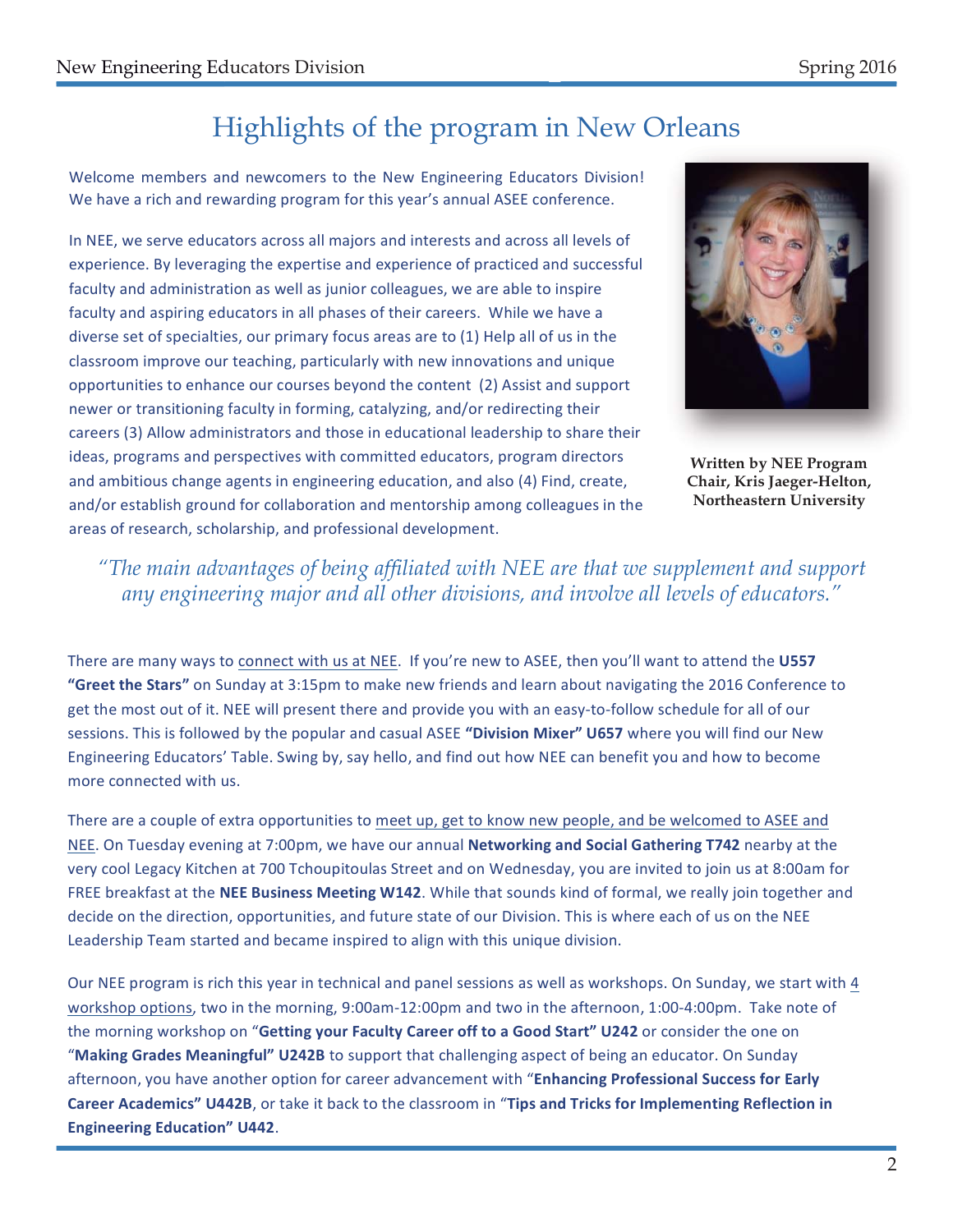# Message from the program chair continues...

We have several themed technical sessions this year. Monday is about teaching and course enhancement, with the title highlights being "Tips of the Trade" M442 for teaching and learning improvements at 1:15pm, and "That's a great Idea!" M542 on Monday at 3:00pm for ways to revitalize and upgrade your courses as well as engage students in research. On Tuesday, we'll turn our focus to supporting you as faculty in your careers and fostering productive collaboration, in "Faculty Unite!" T542 at 3:00pm and "But I'm a Loner!" T642 at 4:45pm. Each contains presentations on ways to become collaborative and successful with a focus on professional development. On Wednesday at 9:45am we'll shift focus to concentrate on "The Classroom Culture" W242 with efforts to dial in to students' perspectives with outcomes related to forming a strong foundation in terms of student interactions and class tone.

"We have teamed up with some other divisions along the way to bolster your opportunities for a fulfilling and motivating conference."

But that's not all! Let's zoom in on some of our deluxe panel sessions! We have teamed up with some other divisions along the way to bolster your opportunities for a fulfilling and motivating conference. On Monday at 11:30am, we have a panel titled "Supporting Transitioning Engineering Education Researchers" M347. This will focus on a diverse set of faculty career paths, which is timely as there are so many options for engineering educators nowadays. On Tuesday at 8:00am, do not miss the insightful session "Why Was My Paper Rejected? A Conversation with Two Journal Editors" T142, offered in collaboration with the ERM Division. A look behind the scenes on publications will certainly be eye-opening and informative. On Wednesday, mark your Session Locator for 2 more panel sessions. In the morning at 9:15 we are co-sponsoring a brilliant session called "Listening and Negotiating" W251 with several other divisions and groups: Engineering Leadership Development, Continuing Professional Development, Women in Engineering, the Student Division, and the ASEE Diversity Committee. Finally on Wednesday afternoon, if you are in a position to either mentor or be mentored regarding career pathways in engineering education, then you would benefit from attending the panel on "Community in Engineering Education: Past, Present, and Future" W442 for more collaboration advice.

As you know, the deep value in panel sessions lies in the collective experience and advice of a wide variety of panelist - you are sure to find common ground with one or more panel members in each of these sessions.

Be sure to read the more detailed titles and descriptions of the workshops, technical sessions and panels in your Session Locator and in the Proceedings Guide.

On behalf of the NEE Division and its leadership, we look forward to seeing you very soon in New Orleans!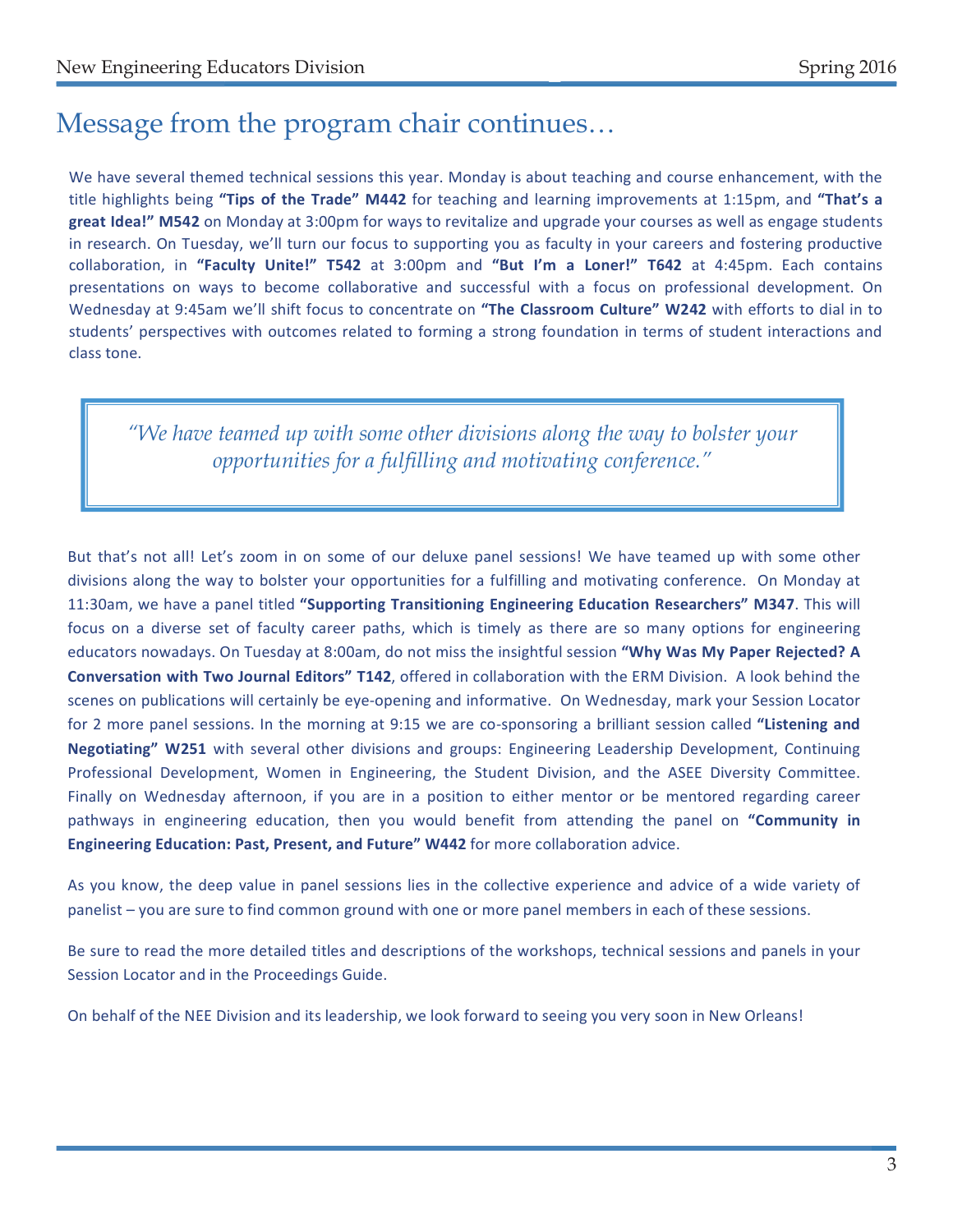# Get to know your NEE Officers



Walter Schilling **MSOF** Past Division Chair



Shannon Ciston UC Berkeley Division Chair



Beverly Jaeger Northeastern University Program Chair



Jay Wierer **MSOE** Program Vice-Chair



Jenny Keshwani UN Lincoln Treasurer



Joel Lanning CSU Fullerton Secretary

The immediate Past Division Chair (1) assumes the responsibilities of vacated offices that exist, (2) chairs the awards committee, and (3) provides council to the Division Chair.

The **Division Chair**  $(1)$  has administrative responsibility for all function of the Division in accordance with Bylaws, (2) provides council to the program chair, and (3) communicates with the PIC IV Chair.

The **Program Chair** (1) plans and organizes all sessions sponsored by the Division at the Annual Conference, and (2) runs the Annual Business Meeting of the Division.

The Program Vice-Chair (1) assists the Program Chair in planning and

organizing sessions at the Annual Conference, (2) assumes the responsibilities of the Program Chair upon vacancy.

The Treasurer (1) handles all financial dealings of the Division, and (2) provides a report on all Division accounts during the Annual Business Meeting.

The **Secretary** (1) takes minutes of the Annual Business Meeting and provides these electronically to the Executive Board, and (2) coordinates any advertisement required.

The Newsletter Editor provides an annual newsletter to the division.

The Membership Chair identifies strategies to improve membership in the division.



Vimal Viswanathan Tuskegee University Newsletter Editor & Social Presence



Derek Breid St. Vincent College Membership Chair

### **How you can get involved ?**

Join us at the NEE Division Business Meeting at the ASEE Annual Conference in New Orleans, Wednesday morning at 8 am. @ New Orleans Convention Center, 241.

### Breakfast is provided!!

If you are interested in participation in a leadership role or as a moderator for a session next year, please join us!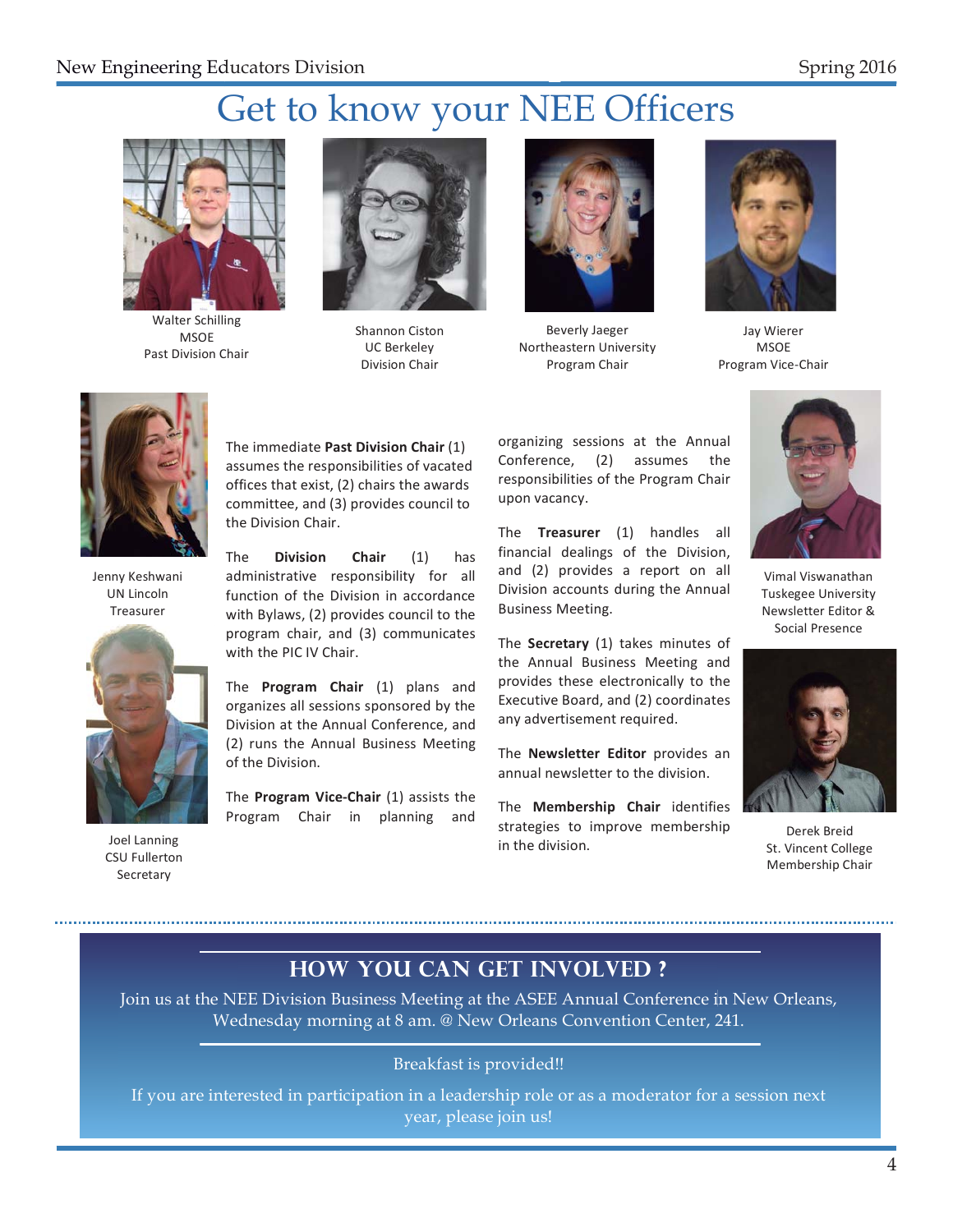# Annual Conference Highlights **2016 ASEE CONFERENCE**

### U242 - Sunday Workshop: Get your Faculty Career **TECHNICAL SESSIONS** to a Good Start

### **Workshop** - New Engineering Educators Division **Sun. June 26, 2016, 9:00 AM to 12:00 PM New Orleans Convention Center, Room 273 Ticketed event: \$25.00 advanced registration and \$35.00 on site registration**

Research indicates that it takes 95% of new faculty 4-5 years to reach full research productivity and teaching effectiveness, while the remaining 5% the "quick starters" – reach the same level in 1-2 years. In this workshop, we will outline practical, easy-to-implement strategies that will help new faculty in their quest to become quick starters.

**Speakers:** Drs. Rebecca Brent & Richard M. Felder

### U242B – Sunday Workshop: Making Grades Meaningful: Best Practices for Implementing a Learning Outcomes-based Grading System

**Workshop** - New Engineering Educators Division and Educational Research & Methods Division **Sun. June 26, 2016, 9:00 AM to 12:00 PM New Orleans Convention Center, Room 272 Free Ticketed Event**

Assessment of student achievement using a grading system is a major task required of engineering educators. Most higher education institutions use d a traditional, summative score-based grading system that relies of assigning an end-of-semester letter grade representative of each student's achievement in the course. This workshop will introduce participants to the Standard Based Grading (SBG) system and how such a system can be easily implemented at institutions that use a traditional letter grade reporting system. Emergent best practices will be shared by the facilitators to explain implementation strategies, present faculty perceived benefits for students, and elaborate on internal and external barriers/obstacles that must be overcome to achieve successful implementation.

**Speakers:** Drs. Adam R. Carberry, Sara A. Atwood, Heidi A. Diefes-Dux & Matthew Siniawski

### U442 – Sunday Workshop: Tips & Tricks for Implementing Reflection in Engineering Education

**Workshop** - New Engineering Educators Division **Sun. June 26, 2016, 1:00 PM to 4:00 PM New Orleans Convention Center, Room 280 Free Ticketed Event**

In this workshop, engineering educators will be introduced to the Consortium to Promote Reflection in Engineering Education (CPREE) and

# **AT-A-GLANCE**

**M442 - Tips of the Trade: Best Practices, Expanded Advice, and Strategies for Implementable Course Improvement**  *Monday, June 27 1:15 – 2:45 pm Convention Center 338* 

**M542 - That's a Great Idea! Learning-focused Methods to Revitalize Your Courses**  *Monday, June 27 3:00 – 4:30 pm Convention Center 277* 

**T542 - Faculty Unite! Effective Ways for Educators to Collaborate Successfully**  *Tuesday, June 28 3:00 – 4:30 pm Convention Center 277* 

**T642 - But I'm a Loner! Expanding capability and creativity by examining effective alliances**  *Tuesday, June 28 4:45 – 6:15 pm Convention Center 277* 

**W242 - Size, Civility, and the Classroom Culture: Setting Class Tone with a Student-centered Perspective** 

*Wednesday, June 29 9:45 – 11:15 am Convention Center 269* 

### **PANEL SESSIONS**

**M347 - Supporting Transitioning Engineering Education Researchers**  *Monday, June 27 11:30 – 1:00 pm Convention Center 243* 

**T142 - Why Was My Paper Rejected? A Conversation with Two Journal Editors**  *Tuesday, June 28 8:00 – 9:30 am* 

**W251 - Listening and Negotiation**  *Wednesday, June 29 9:45 – 11:15 am Convention Center 262* 

**W442 - Community in Engineering Education: Past, Present, and Future**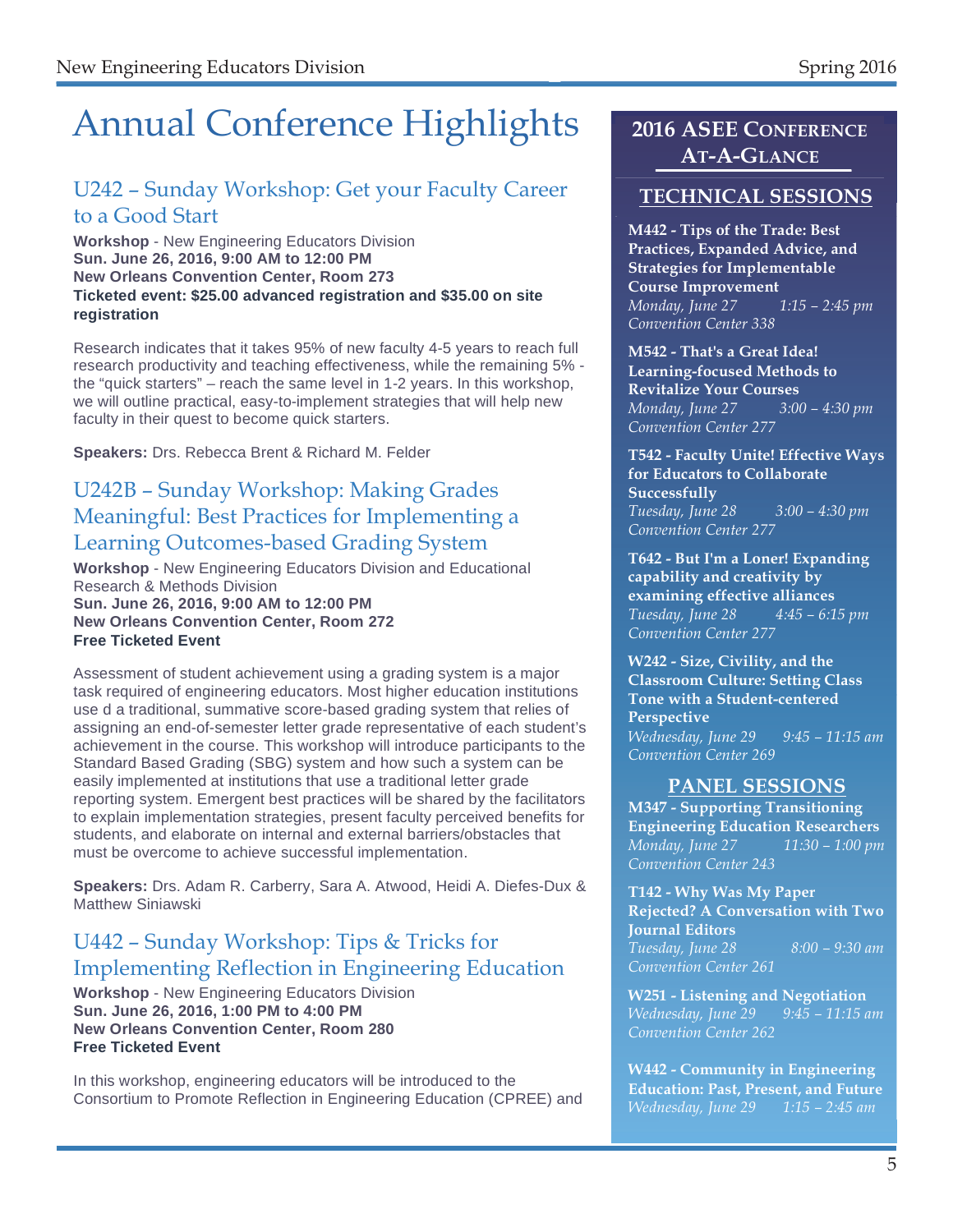### **Conference Highlights (continued)**

the national field guide of over 140 reflection activities. These activities come from a range of engineering disciplines, institution types, learning contexts, and enable a variety of important engineering outcomes. Each individual activity has its own tips and tricks, as recommended by the experienced educators who shared these activities with the engineering education community. In this workshop, we will (1) introduce the CPREE national field guide, and it's breadth of reflection activities, (2) the general tips and tricks for implementing reflection in engineering education, and (3) design principles for developing and delivering reflection activities, leveraging the expertise of experienced engineering educators.

**Speakers:** Drs. Cynthia J. Atman, Jennifer A. Turns, Lauren D. Thomas & Ken Yasuhara

### U442B – Sunday Workshop: Enhancing Professional Success for Early Career Academics: A Skills-Based Workshop

**Workshop** - New Engineering Educators Division & Students Division

**Sun. June 26, 2016, 1:00 PM to 4:00 PM New Orleans Convention Center, Room 277 Free Ticketed Event**

This workshop focuses on three skills critical for success as new engineering educators and scholars. These skills – understanding personal and academic identity, building teams, and community awareness – are widely acknowledged as important (in situations as diverse as job advertisements to discussions of "academic fit"), and yet are not usually addressed in an explicit way in the typical training programs of graduate or professional schools. The workshop experience will involve actionable approaches, practiced during the workshop. The majority of the time will be devoted to actual work. Participants will receive a package of handouts for use during and after the workshop and will be introduced to key resources for further development of these and related skills.

**Speakers:** Drs. Kay C. Dee, Eva Andrijcic, Julia M. Williams & Ella Lee Ingram

### M347 - Supporting Transitioning Engineering Education Researchers - Panel Session Reflecting on Shifts into a Diverse Set of Faculty Career Paths

**Panel -** Student Division, Educational Research and Methods Division, and New Engineering Educators Division

### **Mon. June 27, 2016 11:30 AM to 1:00 PM New Orleans State Convention Center, Room 243**

### **Moderated by** Tom Zajdel and Stephen Douglas Secules

This panel session is designed for engineering education researchers who are currently transitioning into or are planning to pursue a career in academia in the future. During the session, panelists will (1) provide insight regarding what "transitioning" may look like for engineering education researchers who pursue various academic positions, and (2) discuss some of the challenges and opportunities associated with different career options. The panelists will provide highlights from their first year as faculty members and facilitate a dialogue on the topic of preparing scholars for conducting engineering education research in diverse positions in academia.

**Speakers:** Drs. Courtney June Faber, Walter Curtis Lee Jr., Erin McCave, Courtney Smith, Alexandra Coso Strong & Cheryl Bodner

## M442 - Tips of the Trade: Best Practices, Expanded Advice, and Strategies for

### Implementable Course Improvement

**Technical** - New Engineering Educators Division **Mon. June 27, 2016 1:15 PM to 2:45 PM New Orleans Convention Center, 338 Moderated by** Sara A. Atwood & William J. Schell IV

**Tips & Tricks for Successful Implementation of Reflection Activities in Engineering Education** - Dr. Lauren D Thomas (University of Washington), Mania Orand (Human Centered Design and Engineering), Kathryn Elizabeth Shroyer (University of Washington), Dr. Jennifer A Turns (University of Washington), and Dr. Cynthia J. Atman (University of Washington)

**Best Practices for Using Algorithmic Calculated Questions via a Course Learning Management System** - Dr. Gillian M. Nicholls (Southeast Missouri State University), Dr. William J. Schell IV P.E. (Montana State University), and Dr. Neal Lewis (University of Bridgeport)

**Best Practices for Using Standards-based Grading in Engineering Courses** - Dr. Adam R Carberry (Arizona State University), Dr. Matthew Siniawski (Loyola Marymount University), Dr. Sara A. Atwood (Elizabethtown College), and Prof. Heidi A. Diefes-Dux (Purdue University, West Lafayette)

**A Standards-based Assessment Strategy for Written Exams** - Dr. J. Blake Hylton (Ohio Northern University) and Prof. Heidi A. Diefes-Dux (Purdue University, West Lafayette)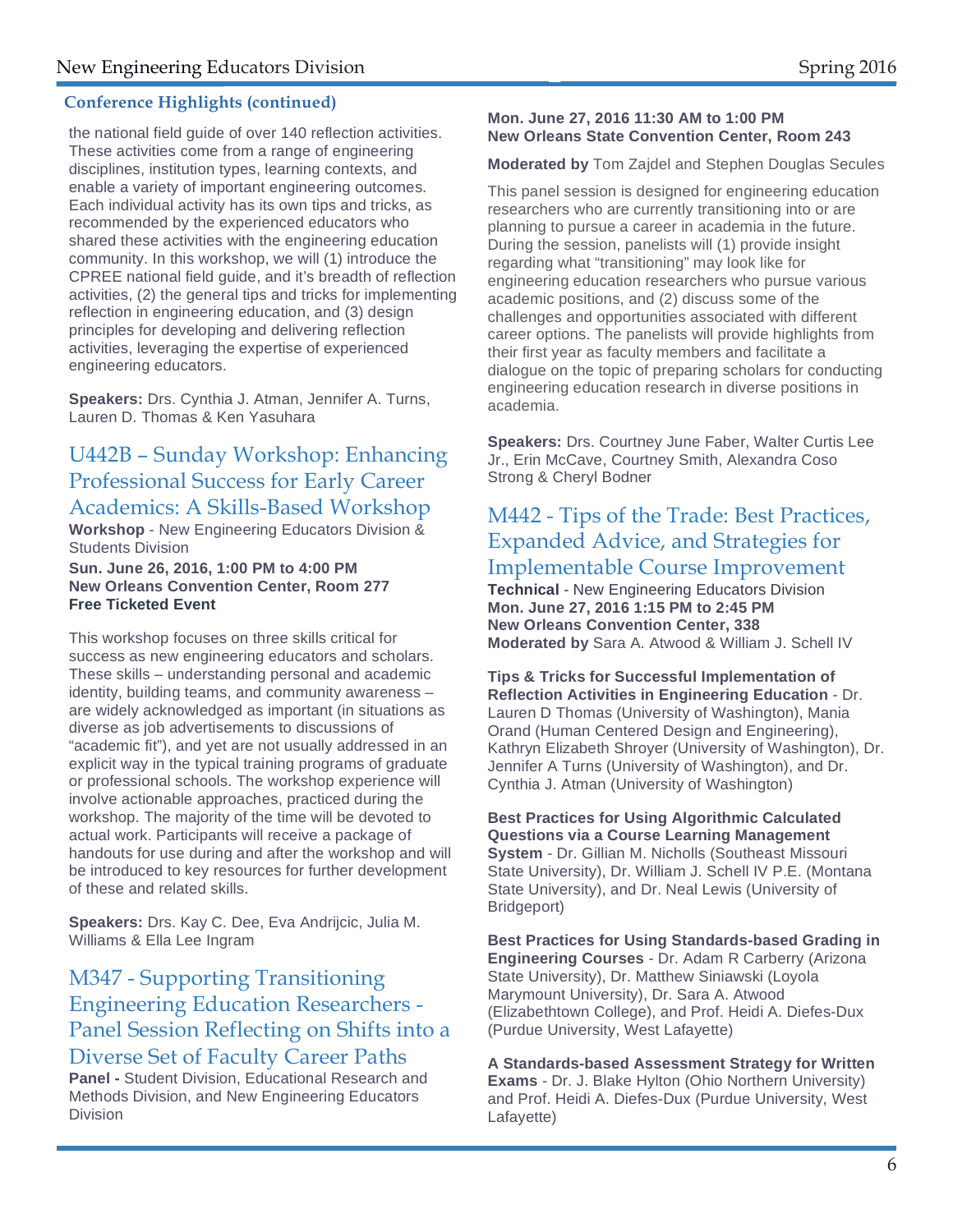### M542 - That's a Great Idea! Learningfocused Methods to Revitalize Your Courses

### **Technical -** New Engineering Educators Division **Mon. June 27, 2016 3:00 PM to 4:30 PM New Orleans Convention Center, 277 Moderated by** Jeremi S London & Kerry R Widder

**Student Learning Materials for Ability Enhancement in an Engineering Course - Dr. Kristine K. Craven** (Tennessee Technological University)

**Improvements in Student Learning Experiences by Course Revitalization -** Dr. Vishwas Narayan Bedekar (Middle Tennessee State University), Dr. Ahad S. Nasab (Middle Tennessee State University), and Dr. Walter W. Boles (Middle Tennessee State University)

**Using Failure to Teach Design -** Prof. Rob Sleezer (Minnesota State University, Mankato, Twin Cities), Prof. Jacob John Swanson (Minnesota State University, Mankato), and Prof. Rebecca A Bates (Minnesota State University, Mankato)

**Combined Contribution of 12 REU Students to the Development of the LEWAS Lab -** Debarati Basu (Virginia Tech), Mr. Walter McDonald (Virginia Tech),

Conference Highlights (continued) Mr. Daniel S Brogan (Virginia Tech), Darren K Maczka (Virginia Tech Department of Engineering Education), and Dr. Vinod K Lohani (Virginia Tech)

### T142 - Why Was My Paper Rejected? A Conversation with Two Journal Editors

**Panel -** New Engineering Educators Division and Educational Research and Methods Division **Tue. June 28, 2016 8:00 AM to 9:30 AM New Orleans Convention Center, 261** 

**Moderated by** James Blake Hylton

**Speakers:** Drs. Michael C. Loui & Larry J. Shuman

This session should benefit new faculty members and graduate students who want to publish papers in engineering education journals, particularly authors who plan to convert their conference papers into journal articles. Attendees will leave the session with a stronger understanding of the standards for journal publication and the process of peer review. As authors, they will avoid several common mistakes. As reviewers, they will be able to write better evaluations of submitted manuscripts. The editors will each speak for about ten minutes. During the remainder of the session, they will answer questions from the audience.

# PARTICIPATE IN OUR SUNDAY WORKSHOPS

### **U242 – Get your Faculty Career to a Good Start**

**Sun. June 26, 2016, 9:00 AM to 12:00 PM New Orleans Convention Center, Room 273 Ticketed event: \$25.00 advanced registration and \$35.00 on site registration** 

### **U442 - Tips & Tricks for Implementing Reflection in Engineering Education**

**Sun. June 26, 2016, 1:00 PM to 4:00 PM New Orleans Convention Center, Room 280 Free Ticketed Event**

**U242B – Making Grades Meaningful: Best Practices for Implementing a Learning Outcomes-based Grading System Sun. June 26, 2016, 9:00 AM to 12:00 PM New Orleans Convention Center, Room 272 Free Ticketed Event**

### **U442B – Enhancing Professional Success for Early Career Academics: A Skills-Based Workshop**

**Sun. June 26, 2016, 1:00 PM to 4:00 PM New Orleans Convention Center, Room 277 Free Ticketed Event**

SPECIALLY DESIGNED FOR NEW ENGINEERING EDUCATORS!!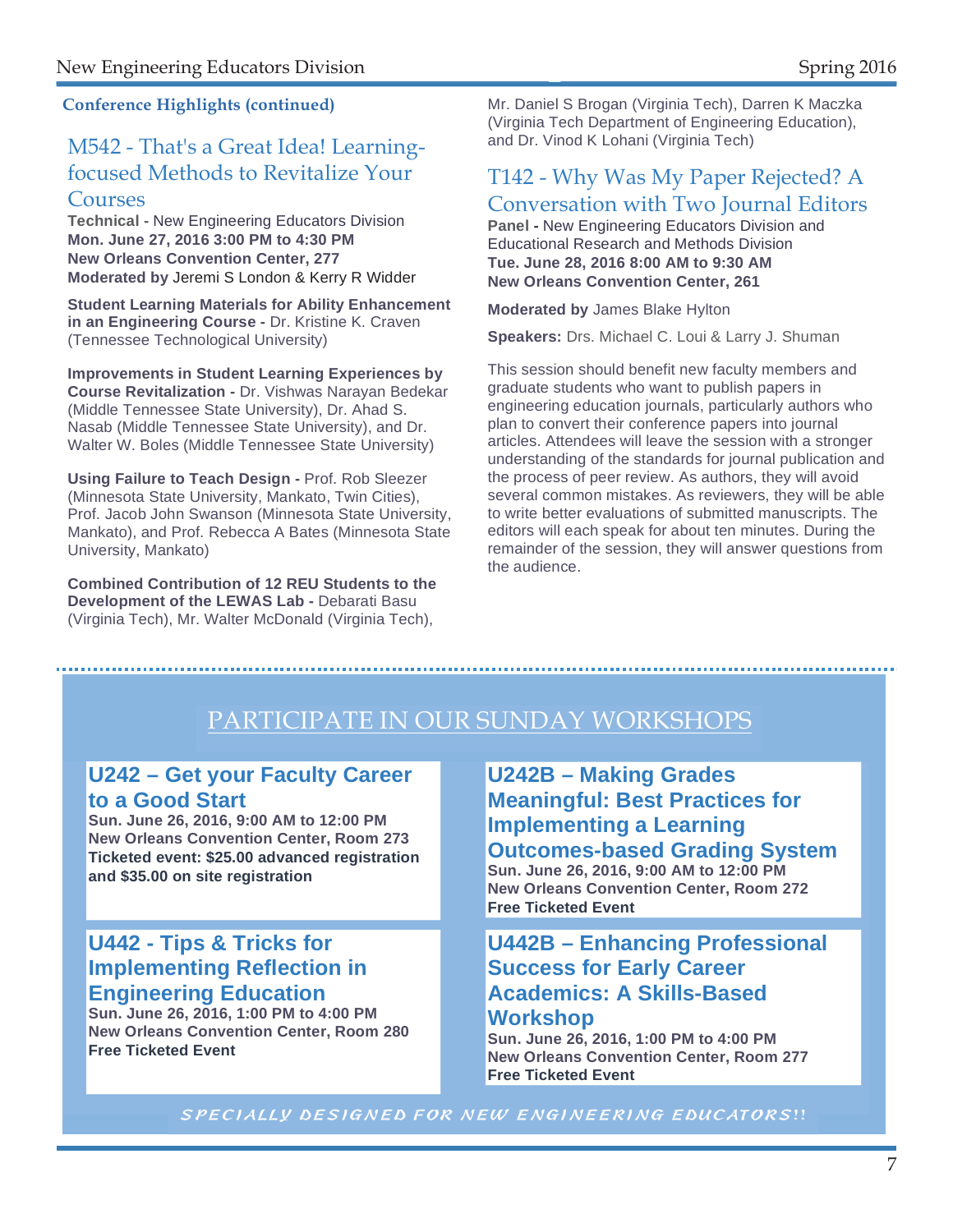### **Conference Highlights (continued)**

### T542 - Faculty Unite! Effective Ways for Educators to Collaborate Successfully

**Technical Session -** New Engineering Educators Division

**Tue. June 28, 2016 3:00 PM to 4:30 PM New Orleans Convention Center, 277 Moderated by** Amber Lynn Genau & Ruth Wertz

**Formative Peer Assessment of Teaching -** Dr. Stephanie Ann Claussen (Colorado School of Mines)

**Case Study: Establishing a Sustainable Faculty Development Unit within a College of Engineering -**  Dr. Christine S Grant (North Carolina State University), Ms. Barbara E Smith (North Carolina State University), Dr. Louis A Martin-Vega (North Carolina State University), and Mrs. Olgha B Davis (North Carolina State University)

**Strategies and Techniques for New Tenure-track Faculty to Become Successful in Academia -** Dr. Gouranga Banik (Oklahoma State University)

**Building Teaching Collaborations across** 

**Disciplines -** Dr. Jennifer Keshwani (University of Nebraska, Lincoln) and Dr. Krista Lynn Adams (University of Nebraska, Lincoln)

### T642 - But I'm a Loner! Expanding capability and creativity by examining effective alliances

**Technical Session -** New Engineering Educators Division

**Tue. June 28, 2016 4:45 PM to 6:15 PM New Orleans Convention Center, 277 Moderated by** Vimal Viswanathan & Amani Magid

**Status of a Summer Faculty Immersion Program After Four Years in Development** - Dr. Juan C Morales (Universidad del Turabo) and Dr. Michael J. Prince (Bucknell University)

**Teaching with Graduate Teaching Assistants: Tips for Promoting High Performance Instructional Teams** - Dr. Shannon Ciston (University of California, Berkeley), Dr. Colin Cerretani (University of California, Berkeley), and Dr. Marjorie S Went (UC Berkeley)

**Adjunct's Contribution in Bringing the Practice to the Classroom: A Case Study** - Dr. Waddah Akili (Iowa State University)

**Perspectives on Professional Development of Engineering Educators in the Arab Gulf Region: Current Trends, Challenges, and Future Outlook -** Dr. Waddah Akili (Iowa State University)

### T742 - NEE Awards & Networking

**Social -** New Engineering Educators Division **Tue. June 28, 2016 7:00 PM to 9:00 PM Legacy Kitchen, 700 Tchoupitoulas Street, New Orleans, LA 504-613-2350 Free Ticketed Event** 

### W142 - NEE Business meeting

**Business -** New Engineering Educators Division **Wed. June 29, 2016 8:00 AM to 9:30 AM New Orleans Convention Center, 241 Free ticketed event** 

Breakfast is provided to all attendees. Please join us as we decide on the future and direction of our New Engineering Educators.

### W242 - Size, Civility, and the Classroom Culture: Setting Class Tone with a Student-centered Perspective

**Technical Session -** New Engineering Educators Division

**Wed. June 29, 2016 9:45 AM to 11:15 AM New Orleans Convention Center, 269 Moderated by** Thomas E McDermott & Steven Holland

**Expanded Advice from Coordinators of Largeenrollment First-year Engineering Courses** - Prof. Jenny L Lo (Virginia Tech), Kacie J. Hodges PE (Virginia Tech Dept of Engineering Education), Dr. Wm. Michael Butler (Virginia Tech), and Prof. Tamara Knott (Virginia Tech)

**Student Perceptions of Faculty Support: Do Class Size or Institution Type Matter? -** Dr. Cheryl Allendoerfer (University of Washington), Dr. Denise Wilson (University of Washington), Dr. Melani Plett (Seattle Pacific University), Prof. Rebecca A Bates (Minnesota State University, Mankato), Dr. Tamara Floyd Smith P.E. (Tuskegee University), and Dr. Nanette M Veilleux (Simmons College)

**Integrating Civility into the Classroom: Practicing and Teaching Civility to Prepare Students for Career Success -** Prof. Ralph Ocon (Purdue University Calumet)